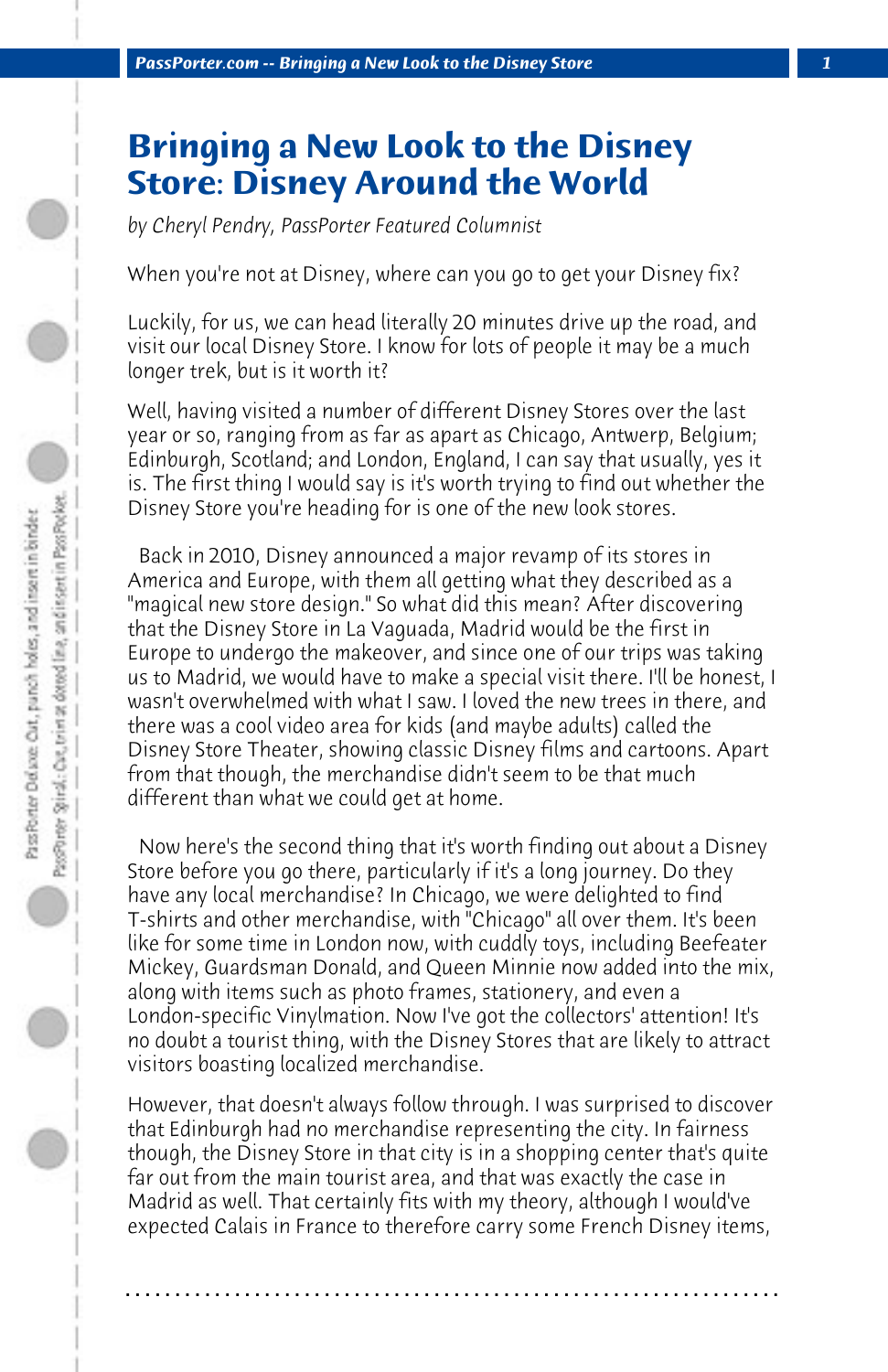bearing in mind how many Brits make the crossing each year to the town either via ferry or on Eurotunnel. It doesn't. The merchandise is exactly what I can find in many other Disney Stores.

 Our recent visit to Antwerp, Belgium, on the other hand, turned up a gold mine. It's the only Disney Store in the whole country, so perhaps it's understandable that they have lots of great location-themed items, such as T-shirts, mugs, and cuddly toys. I was only too happy to take one of the T-shirts off their hands!

 So, merchandise apart, what are the new Disney Stores like? They do vary from one to another. I was enchanted by the characters they had appearing on the walls of the Antwerp store, with Bambi, Dumbo, Tigger and even my favorite donkey boy Eeyore making an appearance via the magic of Disney. It was fascinating to watch, and I'm sure it's something children of all ages will love.

 My favorite of all the Disney Stores we've visited to date is the huge, brand new shop on Oxford Street in the middle of London. This is just packed with Disney magic, and is definitely the best one to use as an example of the new-look stores. Every new store has a Disney princess castle, but here it's on a much larger scale, built over the stairs as you walk down to the lower level of the store. I particularly loved the little touches, like the portcullis gate above your head.

 Downstairs, there are more Princess touches, with child-size mannequins in princess dresses everywhere, and a plush pink seating area. There's even a fairy section, complete with models of Tinkerbell and her friends flying above your head, and giant leaves that make you feel as if you're fairy-sized yourself.

 Like all the other new-style Disney Stores, there are trees, with images projected on to them, and the traditional Disney Store Theater. In Oxford Street, the baby section is dedicated to Bambi, appropriately enough, with London landmarks including Tower Bridge and some lovely paintings of beloved Disney characters. It's beautifully done.

 Upstairs, you're greeted by a life-size Mickey and Donald, both dressed as guardsman, complete with their own guard tower. It's a lovely introduction to a great store.

 So, a visit to the new-style Disney Store can be a lot of fun, and certainly with the new features they've introduced, they all just ooze magic. However, for us, the real acid test is what's on sale in there, and that can vary from store to store. It's certainly a good way of getting a dose of Disney magic in between vacations, and you may just pick up

**. . . . . . . . . . . . . . . . . . . . . . . . . . . . . . . . . . . . . . . . . . . . . . . . . . . . . . . . . . . . . . . . . .**